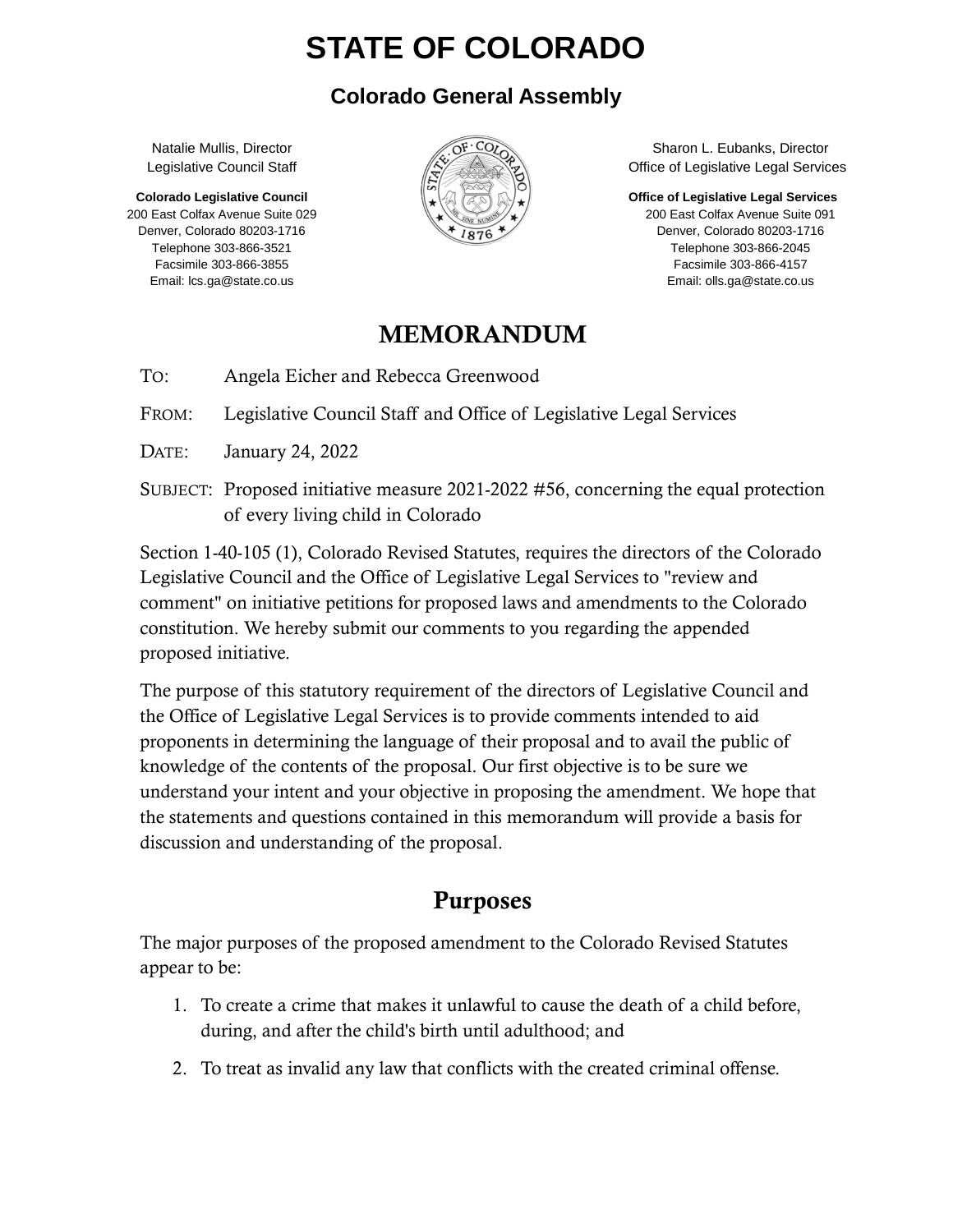### Substantive Comments and Questions

The substance of the proposed initiative raises the following comments and questions:

- 1. Article V, section 1 (5.5) of the Colorado constitution requires all proposed initiatives to have a single subject. What is the single subject of the proposed initiative?
- 2. The effective date clause states "[t]his statute shall be self-executing, severable, effective at once, and repeal all conflicting statutes, regulations, or court rulings, and applies to offenses committed on or after said date."
	- a. This clause specifies neither that approval by the people as the result of a vote is necessary for the initiative to be effective, nor who would declare the result of an approval vote, for there to be a clear effective date for the provisions of this initiative. Would the proponents consider clarifying this clause?
	- b. What is the intent of "[t]his statute"? Would the proponents consider clarifying this in the proposed initiative?
	- c. This clause states that all conflicting court rulings are ineffective. What is the legal effect if a court finds that this proposed initiative is unconstitutional?
	- d. The effective date clause cannot repeal conflicting statutes. If the proponents want specific conflicting statutes to be repealed, the proposed initiative needs to specifically repeal those provisions.
- 3. The United States Supreme Court has recognized a woman's right to an abortion. Do you anticipate that the proposed initiative would conflict with legal precedent?
- 4. Section 18-6-901 (1) of the proposed initiative states in part "… according to Paragraph 1 of the United States Constitution referring to rights extended to our Posterity." "Posterity" is referenced in the preamble of the United States Constitution. Would the proponents consider changing this citation?
- 5. Section 18-6-902 of the proposed initiative states in part "… of a living human being at any time prior to, during, or after birth until reaching 18 …" When does one become a living human being prior to birth? Would the proponents consider clarifying this in the proposed initiative?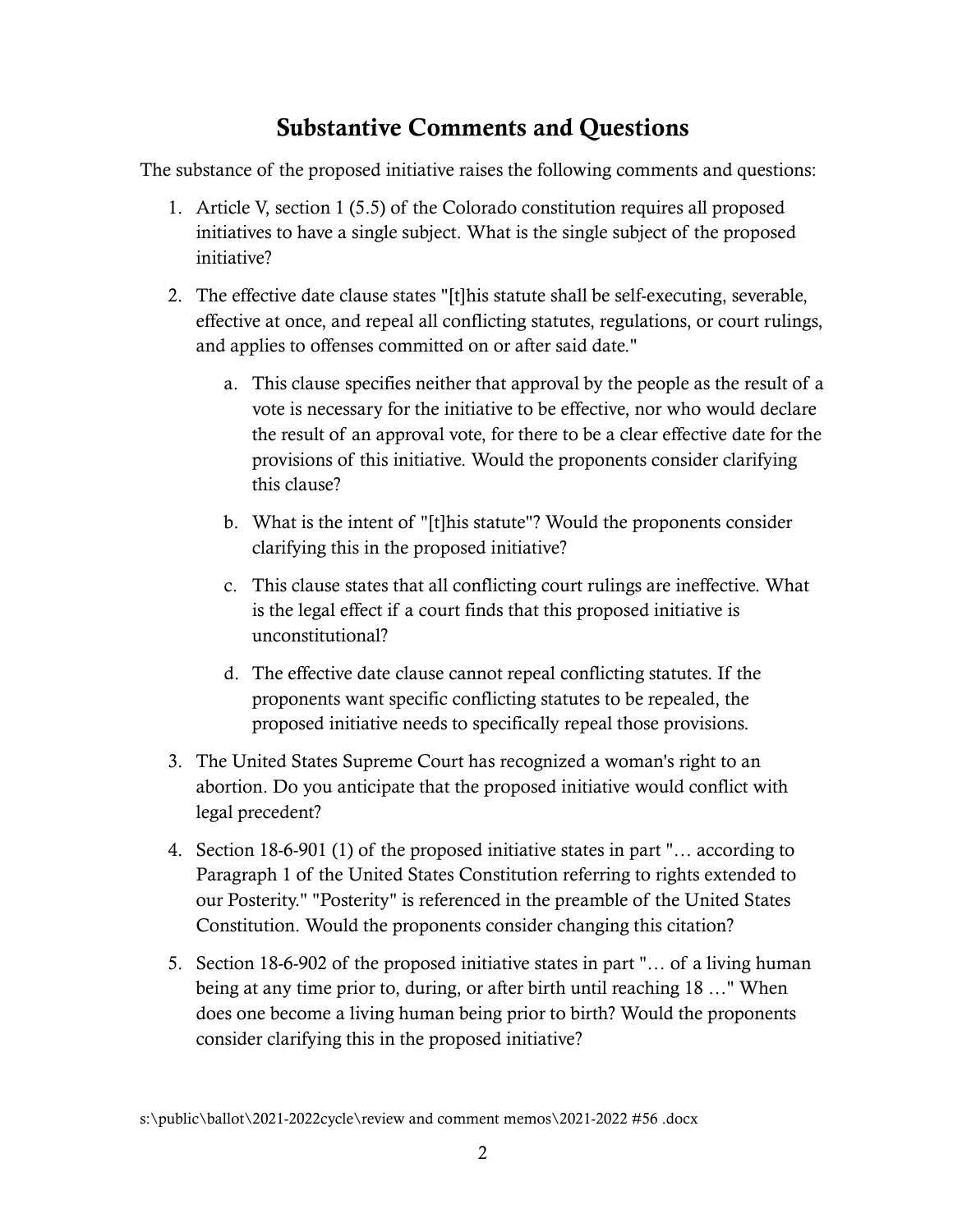- 6. Section 18-6-902 of the proposed initiative states in part "… causing immediate or lingering death." What is "lingering death"? Would the proponents consider clarifying this in the proposed initiative?
- 7. Section 18-6-903 (2) of the proposed initiative states "[a]ny person who murders a child will be held to equal penalties to homicide of an at-risk adult." Under title 18, there are different types of homicide, each with different elements that are required to constitute the crime itself, and different applicable sentencing provisions. There is overlap between the existing homicide offenses and the new offense. How do these different provisions work together? Would the proponents consider clarifying this in the proposed initiative?

### Technical Comments

The following comments address technical issues raised by the form of the proposed initiative. These comments will be read aloud at the public meeting only if the proponents so request. You will have the opportunity to ask questions about these comments at the review and comment meeting. Please consider revising the proposed initiative as suggested below.

1. The Colorado Revised Statutes are divided into sections, and each section may contain subsections, paragraphs, subparagraphs, and sub-subparagraphs as follows:

#### X-X-XXXX. Headnote. (1) Subsection

- (a) Paragraph
- (I) Subparagraph
- (A) Sub-subparagraph
- (B) Sub-subparagraph
- (II) Subparagraph
- (b) Paragraph
- (2) Subsection
- (3) Subsection
- 2. It is common drafting practice to use "United States constitution" and "state constitution."

s:\public\ballot\2021-2022cycle\review and comment memos\2021-2022 #56 .docx